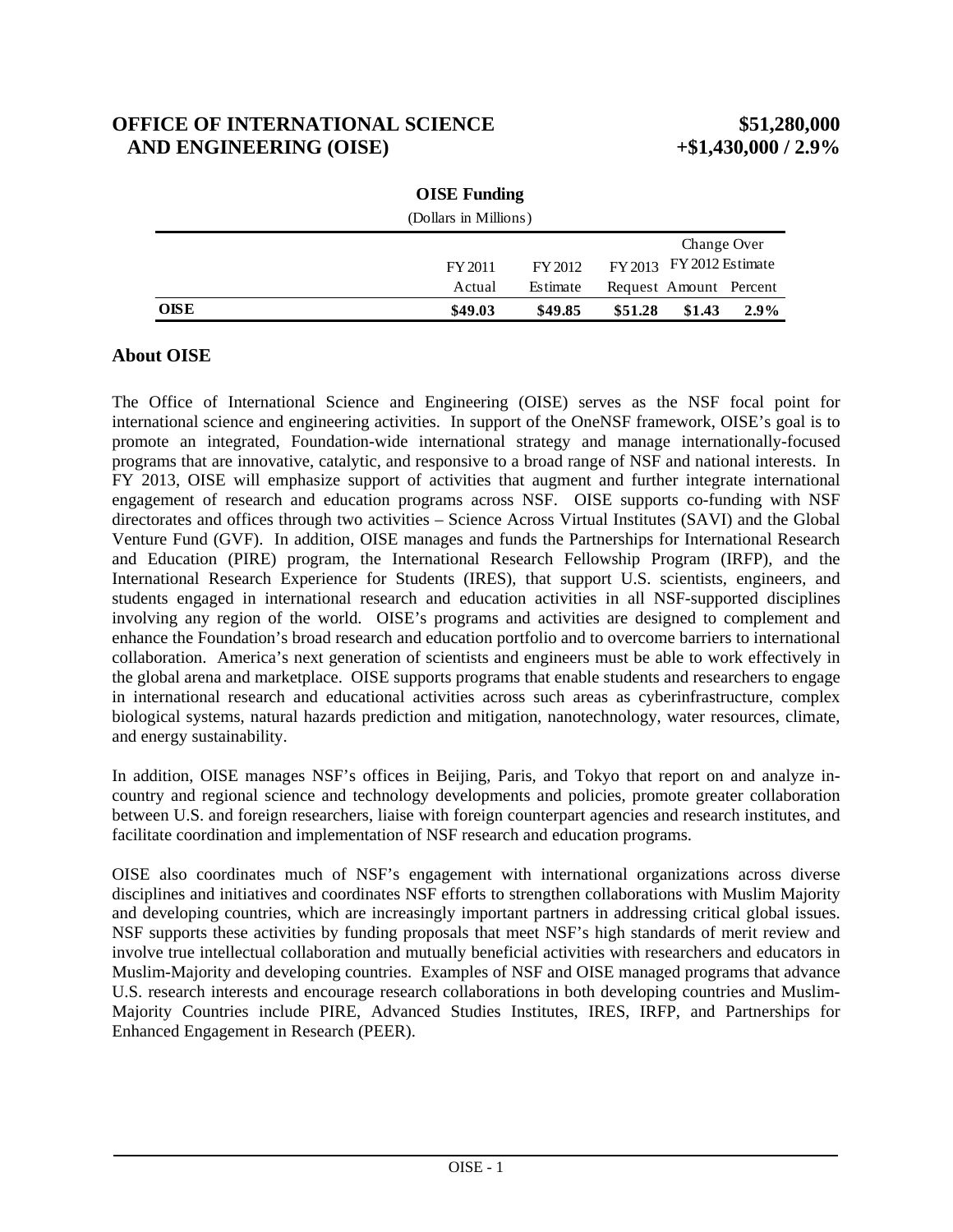

through the American Recovery and Reinvestment Act of 2009 (P.L. 111-5).

| (Dollars in Millions) |         |          |         |                              |          |
|-----------------------|---------|----------|---------|------------------------------|----------|
|                       |         |          |         | Change Over                  |          |
|                       | FY 2011 | FY 2012  | FY 2013 | FY 2012 Estimate             |          |
|                       | Actual  | Estimate | Request | Amount                       | Percent  |
| <b>OISE</b>           | \$49.03 | \$49.85  | \$51.28 | \$1.43                       | 2.9%     |
| Research              | 38.10   | 38.70    | 42.93   | 4.23                         | 10.9%    |
| Education             | 10.84   | 11.05    | 8.25    | $-2.80$                      | $-25.3%$ |
| Infrastructure        | 0.10    | 0.10     | 0.10    | $\qquad \qquad \blacksquare$ | -        |

**OISE Funding**

Totals may not add due to rounding.

## **FY 2013 Summary**

### **Research**

OISE works closely with the other NSF directorates and offices to support and leverage international opportunities between U.S. and foreign researchers. The OISE FY 2013 request will, in part, co-fund international disciplinary and interdisciplinary activities with other NSF organizational units as driven by proposal pressure from the research community. OISE's existing funding mechanisms, together with the potential for involving new funding partners both domestic and foreign, will enable more and stronger international research collaborations.

### **Education**

OISE supports international research and education activities for U.S. undergraduate and graduate students and post-doctoral fellows through programs managed by OISE and through supplemental funding associated with NSF disciplinary programs.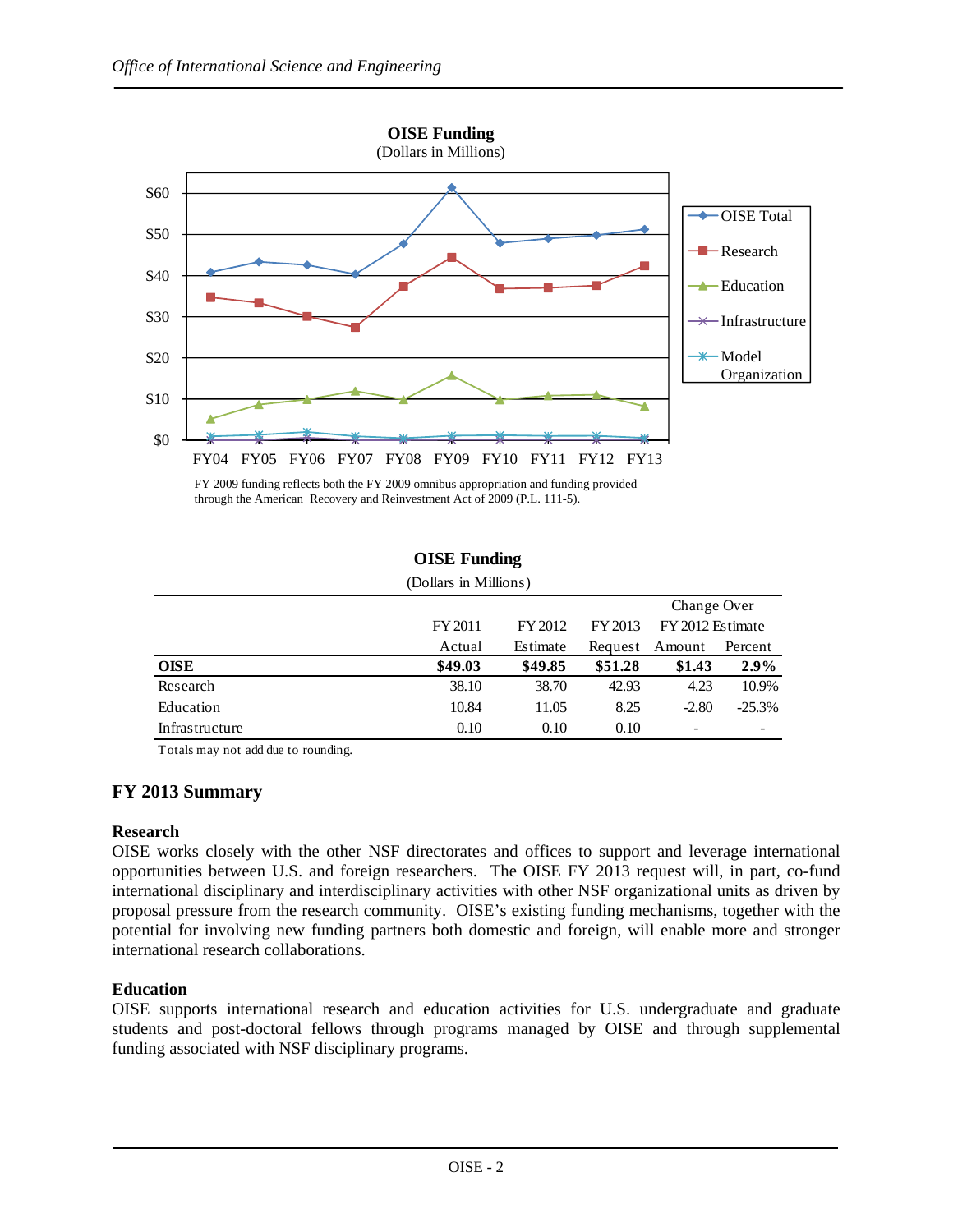### **Infrastructure**

In FY 2013 OISE will continue support of the National Nanotechnology Infrastructure Network (NNIN) to leverage connections and collaborations with foreign institutions. For information about NNIN, please refer to the Facilities chapter.

### **Major Investments**

| OISE Major investments                                              |         |          |         |                  |          |
|---------------------------------------------------------------------|---------|----------|---------|------------------|----------|
| (Dollars in Millions)                                               |         |          |         |                  |          |
|                                                                     |         |          |         | Change Over      |          |
|                                                                     | FY 2011 | FY 2012  | FY 2013 | FY 2012 Estimate |          |
| <b>Area of Investment</b>                                           | Actual  | Estimate | Request | Amount           | Percent  |
| CIF21                                                               |         |          | 1.00    | 1.00             | N/A      |
| Clean Energy Technology                                             | 2.85    | 13.21    | 13.07   | $-0.14$          | $-1.1%$  |
| $E^2$                                                               | -       |          | 0.50    | 0.50             | N/A      |
| <b>INSPIRE</b>                                                      |         |          | 1.00    | 1.00             | N/A      |
| <b>SEES</b>                                                         | 1.33    | 12.00    | 11.55   | $-0.45$          | $-3.7\%$ |
| <b>PIRE</b>                                                         | 18.71   | 19.00    | 19.00   |                  |          |
| <b>GVF</b>                                                          | -       | 3.00     | 7.00    | 4.00             | 133.3%   |
| <b>SAVI</b>                                                         |         | 2.00     | 5.00    | 3.00             | 150.0%   |
| International Programs for students<br>and early career researchers | 10.63   | 11.05    | 8.25    | $-2.80$          | $-25.3%$ |
| U.S. participation in Global<br>Organizations                       | 7.76    | 7.76     | 7.76    |                  |          |

# **OISE Major Investments**

Major investments may have funding overlap and thus should not be summed.

- OISE funding of \$1.0 million in the Cyberinfrastructure Framework for  $21<sup>st</sup>$  Century Science and Engineering (CIF21) will support the international components of NSF programs in data, software, networking, and virtual organizations that enhance scientific collaboration and discovery.
- OISE support of \$13.07 million for clean energy technology will enhance research and innovations in such areas as solar energy technologies, biofuels and bioenergy, wind energy generation, sustainability, and renewable energy storage. The OISE Clean Energy investment includes its support of the Science, Engineering, and Education for Sustainability (SEES) activity.
- Initial funding of \$500,000 in FY 2013 will support international components of the new Expeditions in Education  $(E^2)$  OneNSF investment area.
- OISE participation in Integrated NSF Support Promoting Interdisciplinary Research and Education (INSPIRE) will strengthen NSF's long-standing investments in globally focused interdisciplinary, potentially transformative research. OISE's FY 2013 Request for INSPIRE is \$1.0 million.
- OISE will support the NSF-wide SEES investment (\$11.55 million) by funding international collaborations that focus on research and technologies to mitigate and adapt to, environmental change that threatens sustainability. OISE's greatest share of SEES support consists of its funding for the existing 2012-2016 PIRE cohort.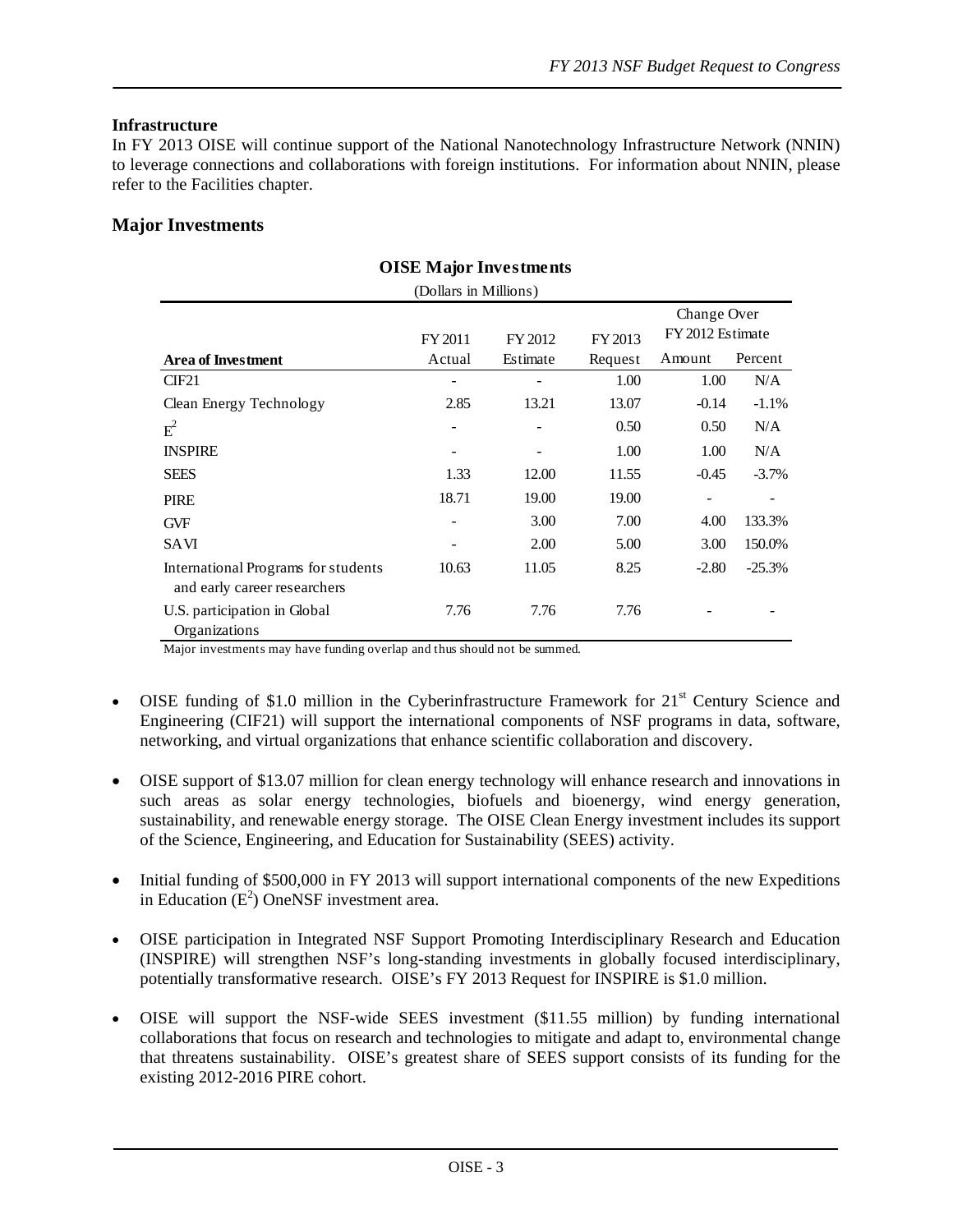- Partnerships for International Research and Education (PIRE) is an NSF and OISE funding priority in FY 2013. The PIRE program makes multi-year and multi-million dollar awards to U.S. institutions that build strong international research and education partnerships. Each PIRE award supports U.S. faculty to lead projects designed to achieve research excellence through the added-value gained by international collaboration including, access to essential intellectual expertise, research facilities, and/or unique phenomena outside the U.S. In FY 2013, OISE plans to invest \$10.0 million for the second-year PIRE funding of the 2012-2016 cohort, and \$9.0 million for continuation funding of the 2010-2014 PIRE cohort. No new PIRE competition will be conducted during FY 2013 as PIRE competitions are biannual. Total FY 2013 Request funding for PIRE is \$19.0 million and is unchanged from the FY 2012 Estimate.
- The Global Venture Fund (GVF) formalizes, streamlines, and standardizes OISE's long-standing practice of co-funding new awards and supplements to existing awards that enhance research excellence through international collaboration and promote the development of globally engaged U.S. scientists and engineers. OISE will invest \$7.0 million in GVF co-funding in FY 2013.
- Science Across Virtual Institutes (SAVI) is an NSF-wide activity designed to provide a mechanism for U.S. research communities and their international partners to develop long-term collaboration in STEM, building on relationships initiated via NSF-supported teams of researchers, research institutes and universities. OISE will support SAVI projects across NSF through co-funding at \$5.0 million.
- OISE manages three programs that support students and early career researchers in international activities:
	- IRFP supports U.S. postdoctoral-level scientists and engineers for international collaborative research, with the objective of furthering their research capacity and global perspective, and forging long-term relationships with researchers abroad. In FY 2013, IRFP funding will be \$3.60 million, which is \$900,000 less than the FY 2012 Estimate in order to increase OISE support of GVF. In FY 2013, at least \$1.0 million will be provided through GVF to support disciplinary NSF postdoctoral fellows who wish to spend part of their tenure in foreign institutions.
	- East Asia and Pacific Summer Institutes (EAPSI) introduces U.S. graduate students to science and engineering research in the East Asia and Pacific region, and initiates scientific relationships that will enable future collaboration with foreign counterparts. Seven locations currently partner with NSF in the program: Australia, China, Japan, Korea, New Zealand, Singapore, and Taiwan. In FY 2013, EAPSI funding will be \$2.40 million, which is unchanged from the FY 2012 Estimate.
	- IRES supports groups of U.S. undergraduate and/or graduate students conducting research in collaboration with foreign investigators at an international site. In FY 2013, IRES funding will be \$2.25 million, which is \$900,000 less than the FY 2012 Estimate primarily to increase OISE support of SAVI in FY 2013. In addition, it is expected that at least \$1.0 million will be used to support U.S. graduate students' international research experience in European Union (EU) countries through SAVI in partnership with the EU. Approximately \$500,000 will be spent to cofund disciplinary programs support of international research experience for students via GVF.
- In FY 2013, OISE will continue to provide \$7.76 million in support of U.S. participation in domestic and foreign organizations that facilitate international activities for U.S. researchers and educators.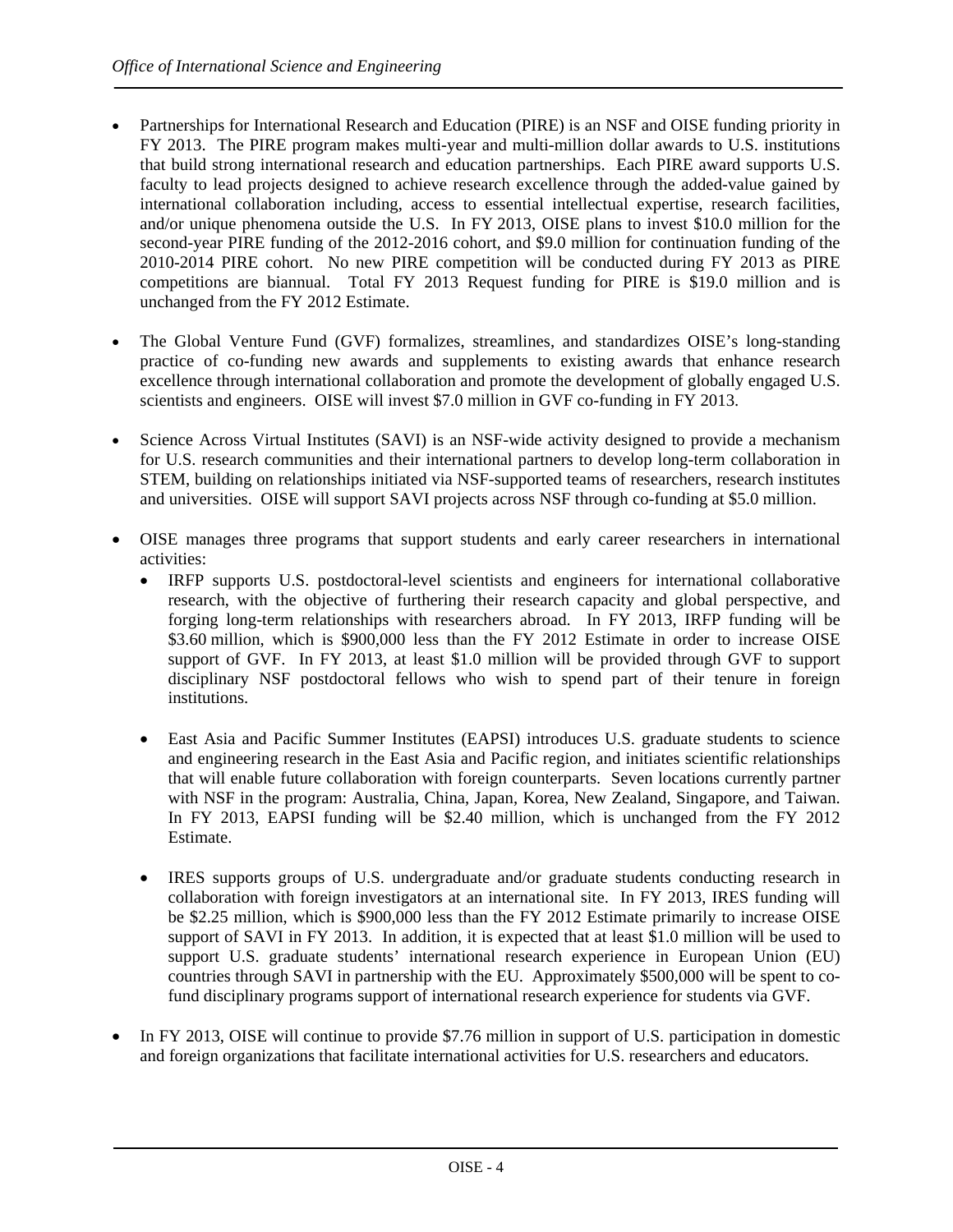# **OISE Funding for Facilities**

| (Dollars in Millions)         |         |          |                |                          |             |
|-------------------------------|---------|----------|----------------|--------------------------|-------------|
|                               |         |          |                |                          | Change Over |
|                               | FY 2011 | FY 2012  | FY 2013        | FY 2012 Estimate         |             |
|                               | Actual  | Estimate | Request Amount |                          | Percent     |
| <b>Facilities</b>             | \$0.10  | \$0.10   | \$0.10         | -                        | -           |
| National Nanotechnology       |         |          |                |                          |             |
| Infrastructure Network (NNIN) | 0.10    | 0.10     | 0.10           | $\overline{\phantom{a}}$ | -           |

## **OISE Funding for Facilities**

For detailed information on individual facilities, please see the Facilities chapter.

### **Facilities**

OISE will continue to provide \$100,000 in support of the National Nanotechnology Infrastructure Network (NNIN). This contribution will leverage connections and collaborations among U.S. and foreign institutions.

### **Summary and Funding Profile**

The average and median award size for OISE decreases in FY 2013 from the FY 2012 Estimate since no PIRE competition will be conducted during FY 2013. PIRE competitions are biannual with multi-year and multi-million dollar awards to U.S. institutions.

| <b>OISE Funding Profile</b>               |          |           |          |  |  |
|-------------------------------------------|----------|-----------|----------|--|--|
|                                           |          |           |          |  |  |
|                                           | FY 2011  | FY 2012   | FY 2013  |  |  |
|                                           | Actual   | Estimate  | Estimate |  |  |
| <b>Statistics for Competitive Awards:</b> |          |           |          |  |  |
| Number of Proposals                       | 1,215    | 1,235     | 1,270    |  |  |
| Number of New Awards                      | 405      | 410       | 425      |  |  |
| <b>Funding Rate</b>                       | 33%      | 33%       | 33%      |  |  |
| <b>Statistics for Research Grants:</b>    |          |           |          |  |  |
| Number of Research Grant Proposals        | 897      | 910       | 940      |  |  |
| Number of Research Grants                 | 104      | 105       | 110      |  |  |
| <b>Funding Rate</b>                       | 12%      | 12%       | 12%      |  |  |
| Median Annualized Award Size              | \$49,542 | \$70,000  | \$50,000 |  |  |
| Average Annualized Award Size             | \$60,136 | \$270,000 | \$60,000 |  |  |
| Average Award Duration, in years          | 1.9      | 2.4       | 2.0      |  |  |